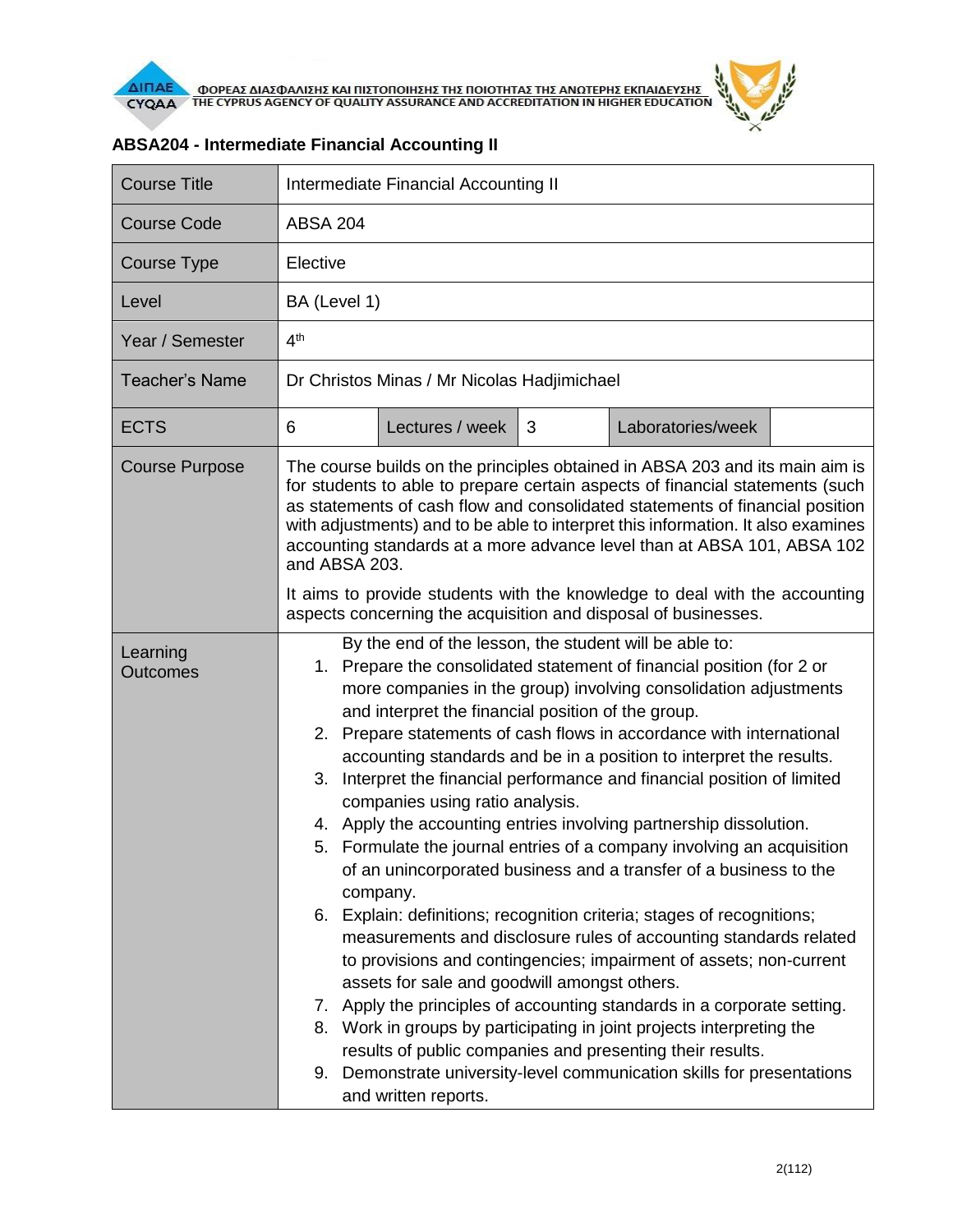



٦

| Prerequisites         | ABSA 203.                                                                                                                                                                                                                                                                                                                                                                                                                                                                                                                                                                                                                                                                                                                                                                                                                                                                         | Co-requisites | None.                                                                                                                                       |  |
|-----------------------|-----------------------------------------------------------------------------------------------------------------------------------------------------------------------------------------------------------------------------------------------------------------------------------------------------------------------------------------------------------------------------------------------------------------------------------------------------------------------------------------------------------------------------------------------------------------------------------------------------------------------------------------------------------------------------------------------------------------------------------------------------------------------------------------------------------------------------------------------------------------------------------|---------------|---------------------------------------------------------------------------------------------------------------------------------------------|--|
| <b>Course Content</b> | • All aspects from previous modules in financial accounting that is<br>ABSA 101, ABSA 102 and ABSA 203 are carried forward to this<br>module.<br>• Consolidated Statement of Financial Position: Prepare simple<br>consolidated statements of financial position. Apply consolidated<br>adjustments such as inter group profits, fair value adjustments,<br>elimination of inter-group trading balances and the provision of<br>unrealised profit amongst others. Be able to calculate the goodwill on<br>consolidation, non-controlling interest and consolidated retained<br>earnings from given information. Be able to prepare from given<br>information the consolidated statement of financial position with<br>consolidated adjustments.                                                                                                                                   |               |                                                                                                                                             |  |
|                       | • Theory of business combinations: Explain the theory and practice of<br>business combinations. Apply the acquisition method of consolidation.<br>Ratio analysis: Explain the why interpreting financial information is<br>used in business. Explain the purpose of accounting ratio and trend<br>analysis. Identify the accounting ratios concerning the main profitability<br>ratios, liquidity ratios, gearing, efficiency ratios and investment ratios and<br>applying them to case study scenarios. Analyse the interrelationships<br>between ratios. Calculating ratios from a set of final accounts of public<br>companies and be in a position to interpret the financial performance of<br>the firm. Explain the limitation of interpretation techniques such as ratio<br>analysis. Interpret the performance of non-profit organisations and public<br>sector entities. |               |                                                                                                                                             |  |
|                       | <b>Statements of cash flow:</b> Outline the formats in line with international<br>accounting practice. Prepare statements of cash flows for limited<br>company for publication. Interpret the results from statements of cash<br>flow. Outline the accounting practice concerning cash flow statements<br>and explain the role of: operating, investing and financing activities.<br>Outline the format of cash flow statements in accordance with<br>accounting standards comparing the direct method to the indirect<br>method. Analyse the relationship between cash flow and profit. Prepare<br>cash flow statements given final accounts and notes.                                                                                                                                                                                                                          |               |                                                                                                                                             |  |
|                       | company. Analyse the double entry bookkeeping from the company                                                                                                                                                                                                                                                                                                                                                                                                                                                                                                                                                                                                                                                                                                                                                                                                                    |               | • Acquisitions of unincorporated businesses: Apply the double entry<br>bookkeeping when an unincorporated business is acquired by a limited |  |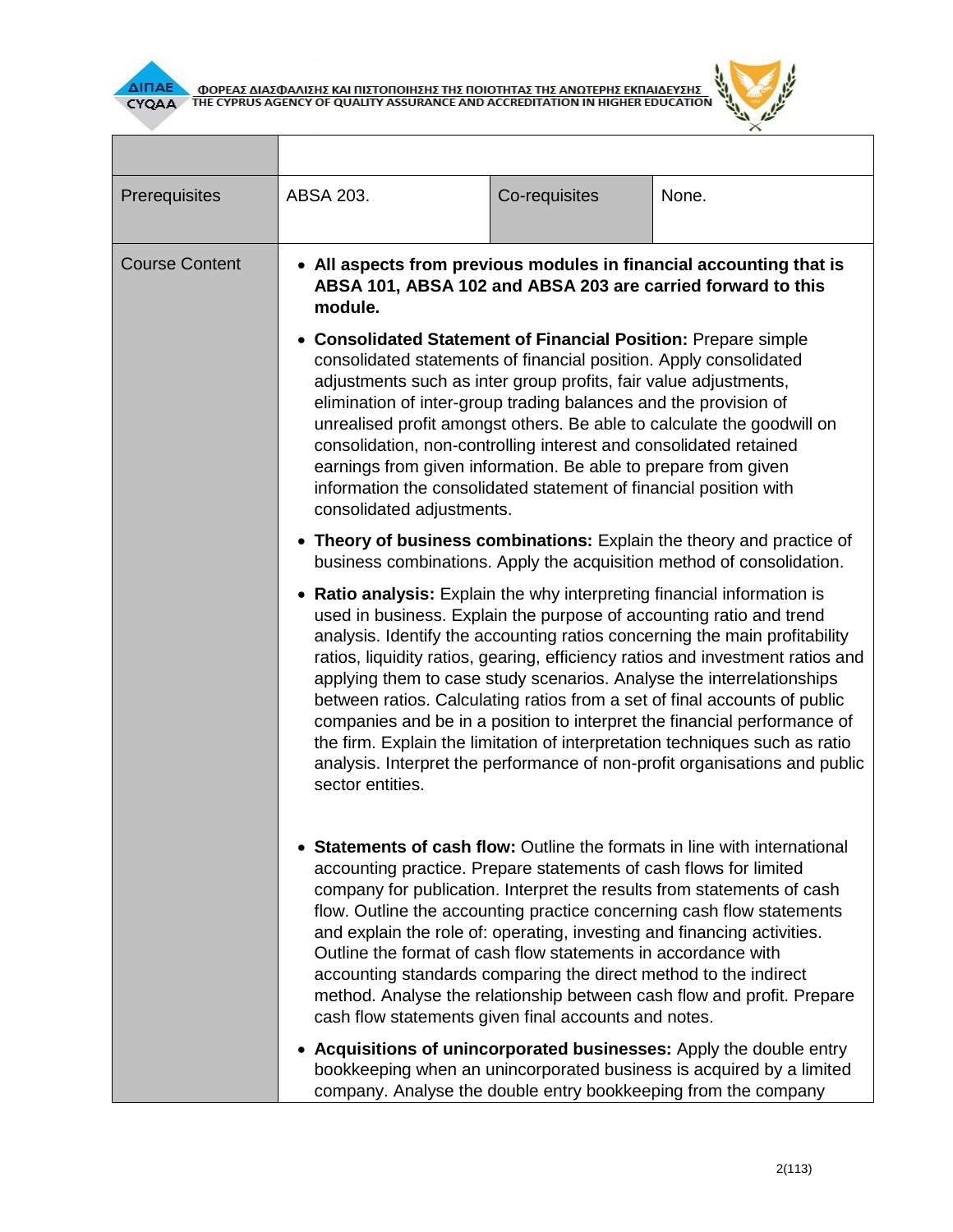| —<br>I |  |  |
|--------|--|--|
|        |  |  |

┓

|                         | viewpoint concerning the acquisition. Be able to be in a position to<br>interpret the financial position of the partnership. Analyse the reasons<br>behind partnership dissolutions. Apply the double entry bookkeeping<br>when a partnership is disposed of to a limited company. Analyse the<br>double entry bookkeeping from the company viewpoint concerning its<br>acquisition. Be able to be in a position to interpret the effects of the<br>financial position of the company that has acquired the partnership.<br>Calculate any profit earned prior to incorporation and apply the relevant<br>accounting treatment.                                                                                                                                                                                                                                                                                                                                                                          |
|-------------------------|---------------------------------------------------------------------------------------------------------------------------------------------------------------------------------------------------------------------------------------------------------------------------------------------------------------------------------------------------------------------------------------------------------------------------------------------------------------------------------------------------------------------------------------------------------------------------------------------------------------------------------------------------------------------------------------------------------------------------------------------------------------------------------------------------------------------------------------------------------------------------------------------------------------------------------------------------------------------------------------------------------|
|                         | • Accounting standards: Identify the definition of provisions and<br>contingencies, its recognition and measurement provisions, disclosures<br>and accounting treatment. Identify the definition of tangible non-current<br>assets and intangible assets and examine standards related to this area<br>concerning: definitions, its recognition and measurement provisions,<br>disclosures and accounting treatment. The standards covered include:<br>property, plant and equipment, non-current assets for sale, intangible<br>assets, government grants and investment properties. Apply the<br>standard on impairment of assets and other standards affected by this<br>such as goodwill. Summarise standards connected to reporting financial<br>performance including discontinued operations. Discuss the<br>developments concerning off balance sheet finance. Critically appraise<br>the effects on performance and on the financial position of off balance<br>sheet options such as leasing. |
| Teaching<br>Methodology | The taught part of course is delivered to the students by means of lectures,<br>conducted with the help of computer presentations. Lecture notes and<br>presentations are available through the web for students to use in<br>combination with the textbooks.                                                                                                                                                                                                                                                                                                                                                                                                                                                                                                                                                                                                                                                                                                                                           |
|                         | Lectures are supplemented with class exercises carried out in class and via<br>homework. Class exercises for homework are submitted on the e-learning<br>platform for students to attempt and the solutions are posting on the<br>platform at a later date (around one week).                                                                                                                                                                                                                                                                                                                                                                                                                                                                                                                                                                                                                                                                                                                           |
| <b>Bibliography</b>     | Textbooks:                                                                                                                                                                                                                                                                                                                                                                                                                                                                                                                                                                                                                                                                                                                                                                                                                                                                                                                                                                                              |
|                         | F Wood and A Sangster, Business Accounting Volume 2, 14 <sup>th</sup> Edition,<br>Pearson, 2018.                                                                                                                                                                                                                                                                                                                                                                                                                                                                                                                                                                                                                                                                                                                                                                                                                                                                                                        |
|                         | References:                                                                                                                                                                                                                                                                                                                                                                                                                                                                                                                                                                                                                                                                                                                                                                                                                                                                                                                                                                                             |
|                         | Kaplan Publishing, ACCA Paper F3 (INT) Financial Accounting (FA)<br>Complete Text, Latest Edition, Kaplan Publishing.                                                                                                                                                                                                                                                                                                                                                                                                                                                                                                                                                                                                                                                                                                                                                                                                                                                                                   |
|                         | Pauline Weetman, Financial & Management Accounting: An introduction, 8th<br>Edition, 2019, Pearson.                                                                                                                                                                                                                                                                                                                                                                                                                                                                                                                                                                                                                                                                                                                                                                                                                                                                                                     |
|                         | BPP, AIA 13 Financial Accounting 3: Study Text, BPP Learning Materials,<br>2019.                                                                                                                                                                                                                                                                                                                                                                                                                                                                                                                                                                                                                                                                                                                                                                                                                                                                                                                        |